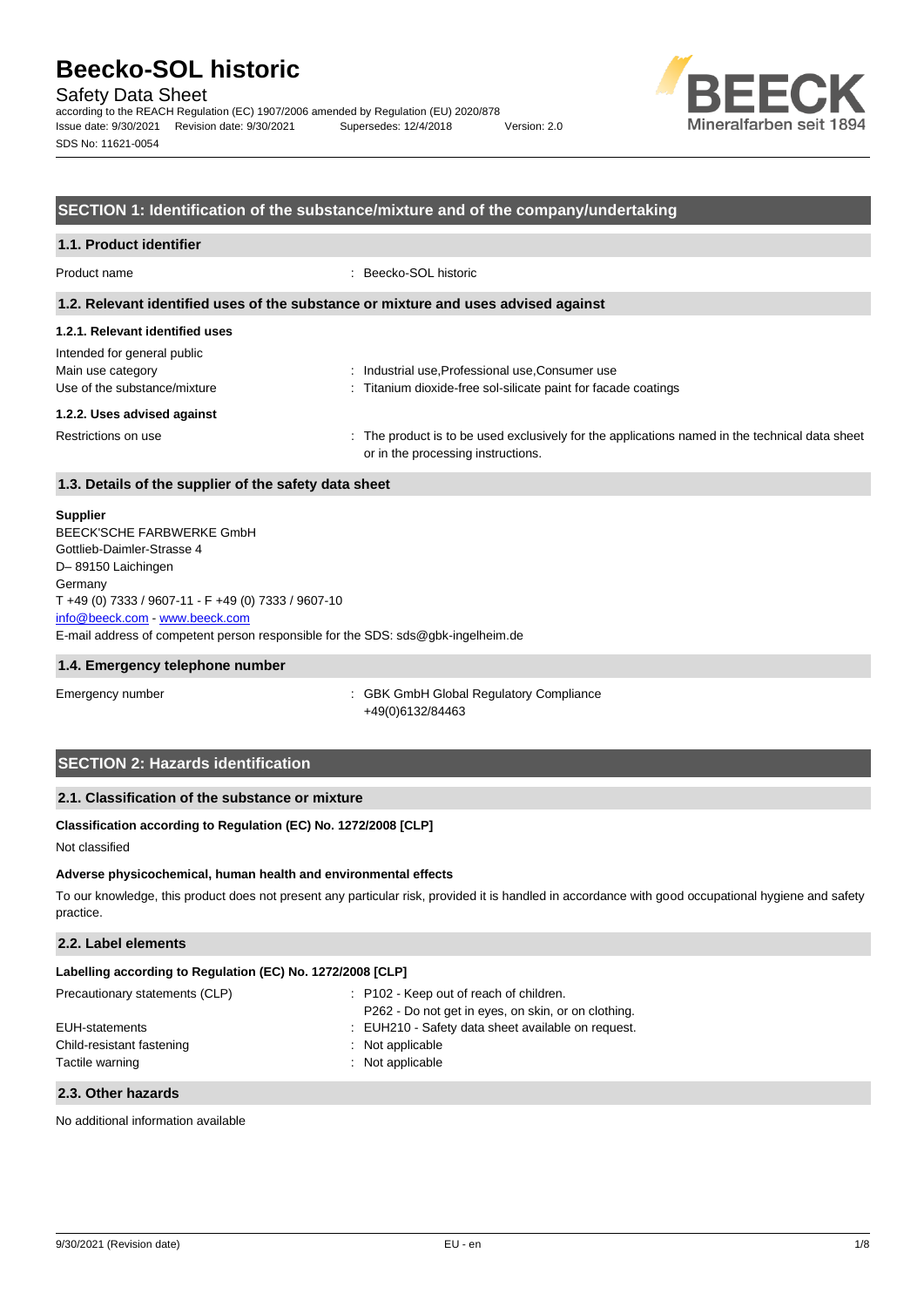Safety Data Sheet

according to the REACH Regulation (EC) 1907/2006 amended by Regulation (EU) 2020/878 SDS No: 11621-0054



# **SECTION 3: Composition/information on ingredients**

# **3.1. Substances**

Not applicable

# **3.2. Mixtures**

This mixture does not contain any substances to be mentioned according to the criteria of section 3.2 of REACH Annex II

# **SECTION 4: First aid measures**

# **4.1. Description of first aid measures**

| First-aid measures after inhalation   | : Remove person to fresh air and keep comfortable for breathing. |
|---------------------------------------|------------------------------------------------------------------|
| First-aid measures after skin contact | Wash skin with plenty of water.                                  |
| First-aid measures after eye contact  | : Rinse eyes with water as a precaution.                         |
| First-aid measures after ingestion    | : Call a poison center or a doctor if you feel unwell.           |
|                                       |                                                                  |

# **4.2. Most important symptoms and effects, both acute and delayed**

No additional information available

# **4.3. Indication of any immediate medical attention and special treatment needed**

Treat symptomatically.

| <b>SECTION 5: Firefighting measures</b>                    |                                                                                                                                             |  |
|------------------------------------------------------------|---------------------------------------------------------------------------------------------------------------------------------------------|--|
| 5.1. Extinguishing media                                   |                                                                                                                                             |  |
| Suitable extinguishing media                               | : Water spray. Dry powder. Foam. Carbon dioxide.                                                                                            |  |
| 5.2. Special hazards arising from the substance or mixture |                                                                                                                                             |  |
| Hazardous decomposition products in case of fire           | : Toxic fumes may be released.                                                                                                              |  |
| 5.3. Advice for firefighters                               |                                                                                                                                             |  |
| Protection during firefighting                             | : Do not attempt to take action without suitable protective equipment. Self-contained<br>breathing apparatus. Complete protective clothing. |  |

| <b>SECTION 6: Accidental release measures</b>                            |                                                                                                                                                                |  |  |
|--------------------------------------------------------------------------|----------------------------------------------------------------------------------------------------------------------------------------------------------------|--|--|
| 6.1. Personal precautions, protective equipment and emergency procedures |                                                                                                                                                                |  |  |
| 6.1.1. For non-emergency personnel                                       |                                                                                                                                                                |  |  |
| Emergency procedures                                                     | : Ventilate spillage area.                                                                                                                                     |  |  |
| 6.1.2. For emergency responders                                          |                                                                                                                                                                |  |  |
| Protective equipment                                                     | : Do not attempt to take action without suitable protective equipment. For further information<br>refer to section 8: "Exposure controls/personal protection". |  |  |
| 6.2. Environmental precautions                                           |                                                                                                                                                                |  |  |
| Avoid release to the environment.                                        |                                                                                                                                                                |  |  |
| 6.3. Methods and material for containment and cleaning up                |                                                                                                                                                                |  |  |
| Methods for cleaning up<br>Other information                             | : Take up liquid spill into absorbent material.<br>: Dispose of materials or solid residues at an authorized site.                                             |  |  |
| 6.4. Reference to other sections                                         |                                                                                                                                                                |  |  |
| For further information refer to section 13.                             |                                                                                                                                                                |  |  |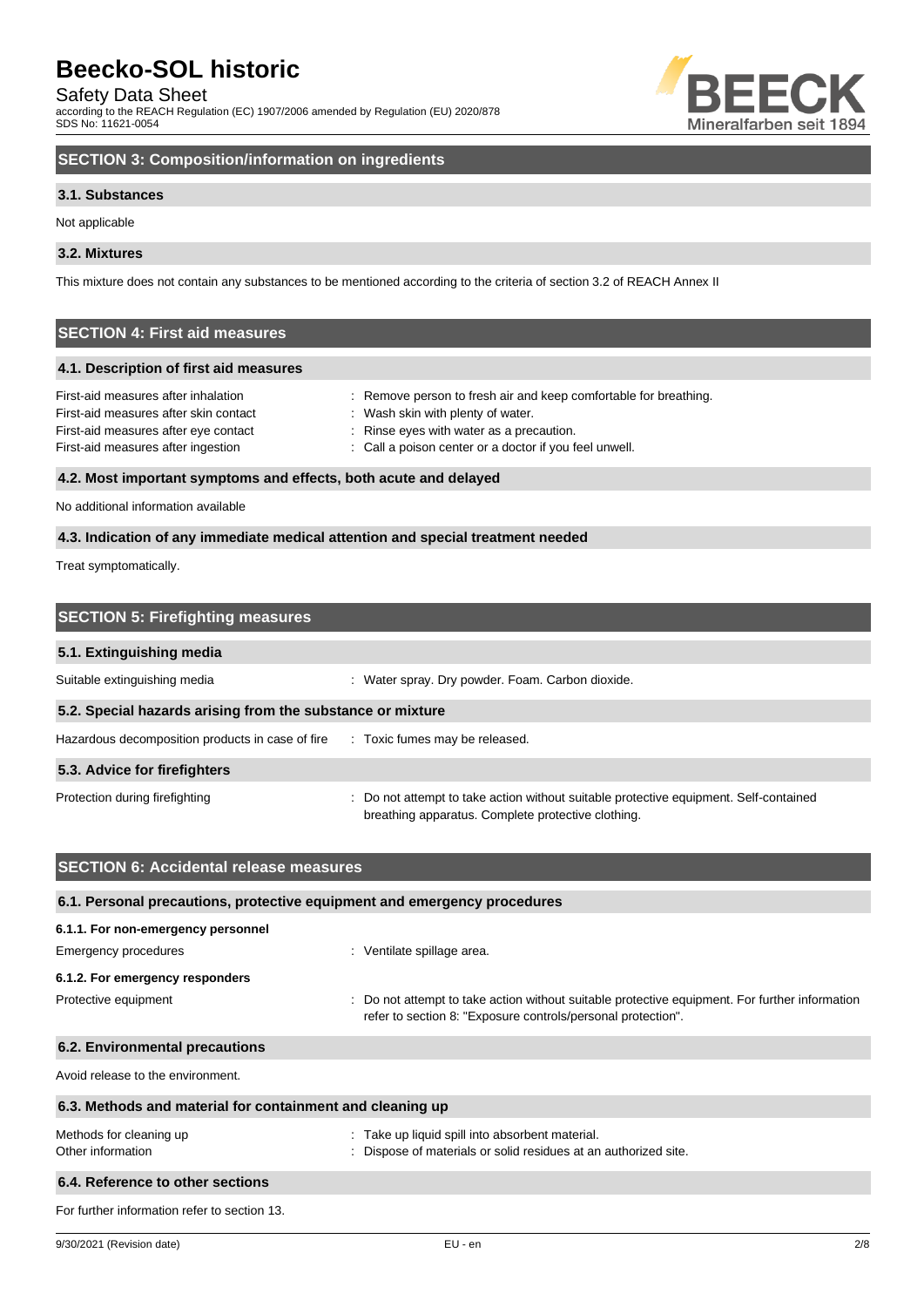# Safety Data Sheet

according to the REACH Regulation (EC) 1907/2006 amended by Regulation (EU) 2020/878 SDS No: 11621-0054



# **SECTION 7: Handling and storage**

# **7.1. Precautions for safe handling**

Precautions for safe handling state is ensure good ventilation of the work station. Wear personal protective equipment. Hygiene measures states of the state of the not eat, drink or smoke when using this product. Always wash hands after handling the product.

# **7.2. Conditions for safe storage, including any incompatibilities**

| Storage conditions  | : Store in a |
|---------------------|--------------|
| Storage temperature | : $5-25$ °C  |

: Store in a well-ventilated place. Keep cool.

# **7.3. Specific end use(s)**

See Section 1.

# **SECTION 8: Exposure controls/personal protection**

#### **8.1. Control parameters**

# **8.1.1 National occupational exposure and biological limit values**

No additional information available

# **8.1.2. Recommended monitoring procedures**

No additional information available

# **8.1.3. Air contaminants formed**

No additional information available

# **8.1.4. DNEL and PNEC**

No additional information available

#### **8.1.5. Control banding**

No additional information available

# **8.2. Exposure controls**

# **8.2.1. Appropriate engineering controls**

#### **Appropriate engineering controls:**

Ensure good ventilation of the work station.

#### **8.2.2. Personal protection equipment**

**Personal protective equipment symbol(s):**



**8.2.2.1. Eye and face protection**

**Eye protection:** Safety glasses

**8.2.2.2. Skin protection**

**Skin and body protection:** Wear suitable protective clothing

**Hand protection:** Protective gloves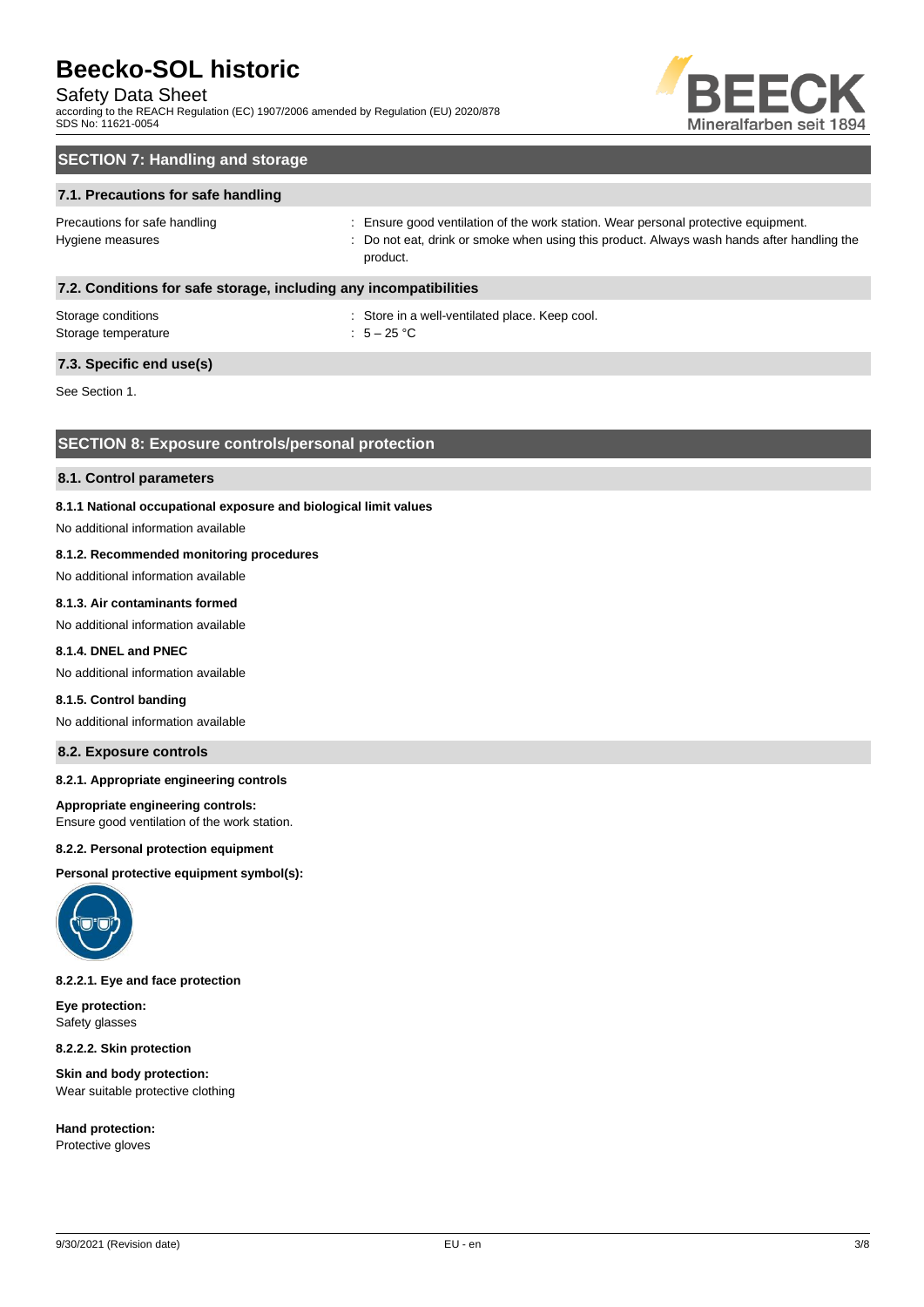# Safety Data Sheet

according to the REACH Regulation (EC) 1907/2006 amended by Regulation (EU) 2020/878 SDS No: 11621-0054

# **8.2.2.3. Respiratory protection**

#### **Respiratory protection:**

In case of insufficient ventilation, wear suitable respiratory equipment

#### **8.2.2.4. Thermal hazards**

No additional information available

### **8.2.3. Environmental exposure controls**

# **Environmental exposure controls:**

Avoid release to the environment.

# **SECTION 9: Physical and chemical properties**

# **9.1. Information on basic physical and chemical properties**

| Physical state                                  | Liquid              |
|-------------------------------------------------|---------------------|
| Colour                                          | White, toned.       |
| Odour                                           | Mild.               |
| Odour threshold                                 | Not available       |
| Melting point                                   | Not available       |
| Freezing point                                  | Not available       |
| Boiling point                                   | Not available       |
| Flammability                                    | Not applicable      |
| <b>Explosive limits</b>                         | Not available       |
| Lower explosive limit (LEL)                     | Not available       |
| Upper explosive limit (UEL)                     | Not available       |
| Flash point                                     | Not available       |
| Auto-ignition temperature                       | Not available       |
| Decomposition temperature                       | Not available       |
| рH                                              | 11 ISO 4316         |
| Viscosity, kinematic                            | Not available       |
| Viscosity, dynamic                              | 5500 mPa-s ISO 2555 |
| Solubility                                      | Not available       |
| Partition coefficient n-octanol/water (Log Kow) | Not available       |
| Vapour pressure                                 | Not available       |
| Vapour pressure at 50 °C                        | Not available       |
| Density                                         | 1.43 $q/cm3$        |
| Relative density                                | Not available       |
| Relative vapour density at 20 °C                | Not available       |
| Particle size                                   | Not applicable      |
| Particle size distribution                      | Not applicable      |
| Particle shape                                  | Not applicable      |
| Particle aspect ratio                           | Not applicable      |
| Particle aggregation state                      | Not applicable      |
| Particle agglomeration state                    | Not applicable      |
| Particle specific surface area                  | Not applicable      |
| Particle dustiness                              | Not applicable      |
|                                                 |                     |

# **9.2. Other information**

# **9.2.1. Information with regard to physical hazard classes**

No additional information available

#### **9.2.2. Other safety characteristics**

VOC content : ≤ 2 g/l

# **SECTION 10: Stability and reactivity**

# **10.1. Reactivity**

The product is non-reactive under normal conditions of use, storage and transport.

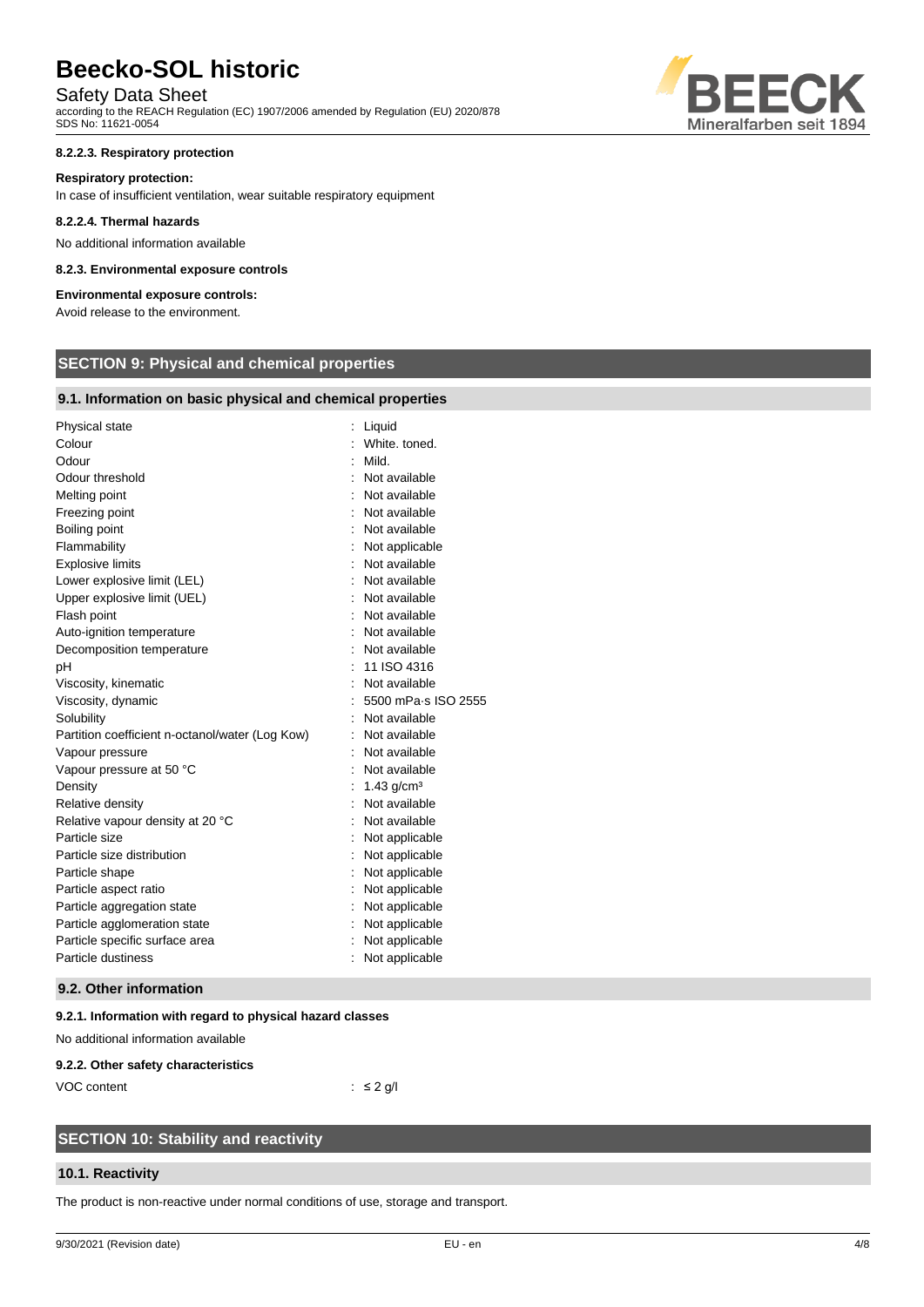Safety Data Sheet

according to the REACH Regulation (EC) 1907/2006 amended by Regulation (EU) 2020/878 SDS No: 11621-0054



# **10.2. Chemical stability**

Stable under normal conditions.

#### **10.3. Possibility of hazardous reactions**

No dangerous reactions known under normal conditions of use.

# **10.4. Conditions to avoid**

None under recommended storage and handling conditions (see section 7).

#### **10.5. Incompatible materials**

No additional information available

# **10.6. Hazardous decomposition products**

Under normal conditions of storage and use, hazardous decomposition products should not be produced.

# **SECTION 11: Toxicological information**

# **11.1. Information on hazard classes as defined in Regulation (EC) No 1272/2008**

| Acute toxicity (oral)             | : Not classified |
|-----------------------------------|------------------|
| Acute toxicity (dermal)           | : Not classified |
| Acute toxicity (inhalation)       | : Not classified |
| Skin corrosion/irritation         | : Not classified |
|                                   | pH: 11 ISO 4316  |
| Serious eye damage/irritation     | : Not classified |
|                                   | pH: 11 ISO 4316  |
| Respiratory or skin sensitisation | : Not classified |
| Germ cell mutagenicity            | : Not classified |
| Carcinogenicity                   | : Not classified |
| Reproductive toxicity             | : Not classified |
| STOT-single exposure              | : Not classified |
| STOT-repeated exposure            | : Not classified |
| Aspiration hazard                 | : Not classified |
|                                   |                  |

### **11.2. Information on other hazards**

No additional information available

| <b>SECTION 12: Ecological information</b>                                                                                                        |                                                                                                                                                                    |
|--------------------------------------------------------------------------------------------------------------------------------------------------|--------------------------------------------------------------------------------------------------------------------------------------------------------------------|
| 12.1. Toxicity                                                                                                                                   |                                                                                                                                                                    |
| Ecology - general<br>Hazardous to the aquatic environment, short-term<br>(acute)<br>Hazardous to the aquatic environment, long-term<br>(chronic) | : The product is not considered harmful to aquatic organisms nor to cause long-term adverse<br>effects in the environment.<br>: Not classified<br>: Not classified |
| 12.2. Persistence and degradability                                                                                                              |                                                                                                                                                                    |
| No additional information available                                                                                                              |                                                                                                                                                                    |
| 12.3. Bioaccumulative potential                                                                                                                  |                                                                                                                                                                    |
| No additional information available                                                                                                              |                                                                                                                                                                    |
| 12.4. Mobility in soil                                                                                                                           |                                                                                                                                                                    |
| No additional information available                                                                                                              |                                                                                                                                                                    |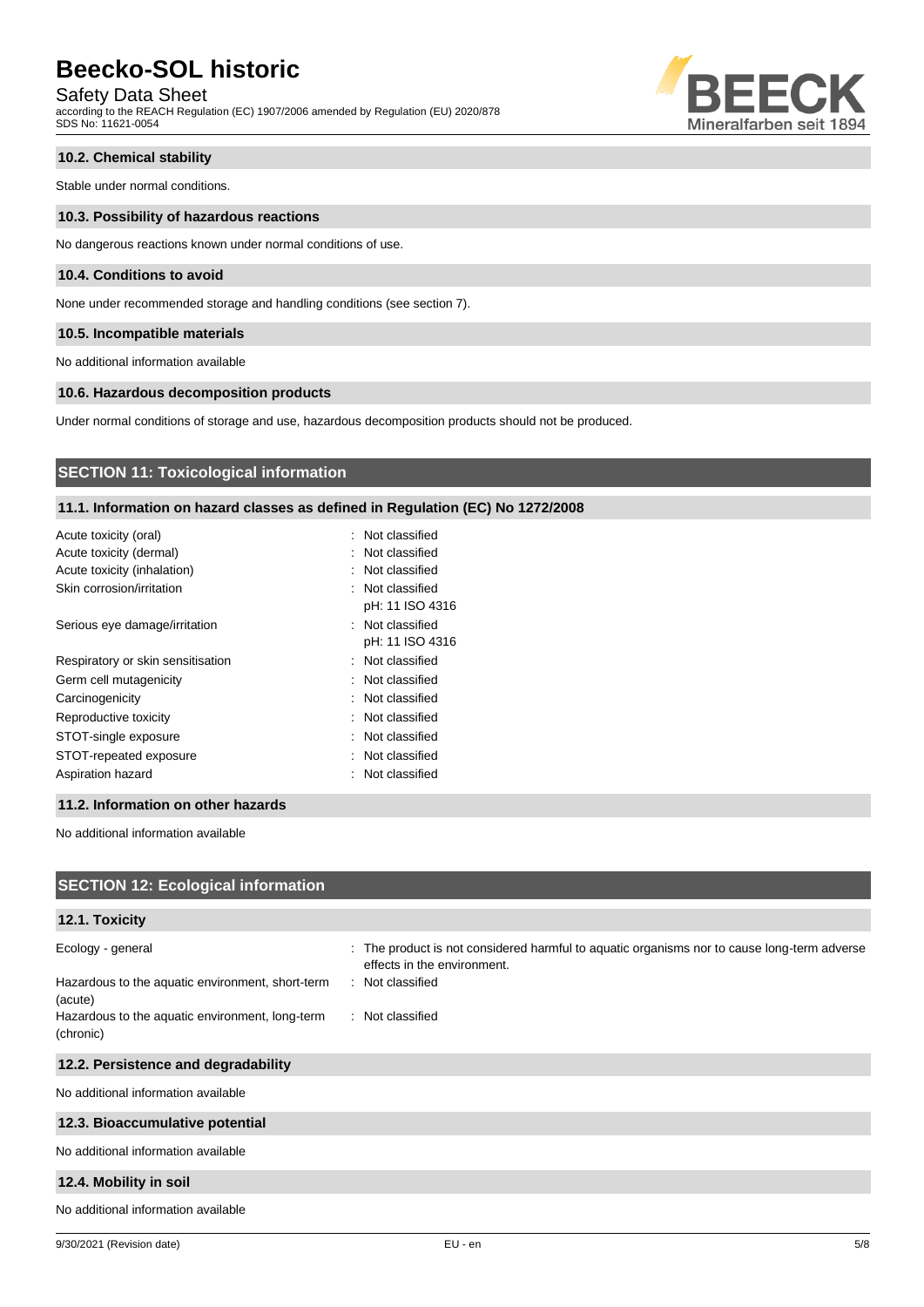# Safety Data Sheet

according to the REACH Regulation (EC) 1907/2006 amended by Regulation (EU) 2020/878 SDS No: 11621-0054



# **12.5. Results of PBT and vPvB assessment**

No additional information available

### **12.6. Endocrine disrupting properties**

No additional information available

# **12.7. Other adverse effects**

No additional information available

# **SECTION 13: Disposal considerations**

# **13.1. Waste treatment methods**

Waste treatment methods : Dispose of contents/container in accordance with licensed collector's sorting instructions.

European List of Waste (LoW) code : 08 01 12 - waste paint and varnish other than those mentioned in 08 01 11

# **SECTION 14: Transport information**

# In accordance with ADR / IMDG / IATA / ADN / RID

| <b>ADR</b>                             | <b>IMDG</b>                  | <b>IATA</b>   | <b>ADN</b>    | <b>RID</b>    |
|----------------------------------------|------------------------------|---------------|---------------|---------------|
|                                        | 14.1. UN number or ID number |               |               |               |
| Not regulated                          | Not regulated                | Not regulated | Not regulated | Not regulated |
| 14.2. UN proper shipping name          |                              |               |               |               |
| Not regulated                          | Not regulated                | Not regulated | Not regulated | Not regulated |
| 14.3. Transport hazard class(es)       |                              |               |               |               |
| Not regulated                          | Not regulated                | Not regulated | Not regulated | Not regulated |
| 14.4. Packing group                    |                              |               |               |               |
| Not regulated                          | Not regulated                | Not regulated | Not regulated | Not regulated |
| 14.5. Environmental hazards            |                              |               |               |               |
| Not regulated                          | Not regulated                | Not regulated | Not regulated | Not regulated |
| No supplementary information available |                              |               |               |               |

# **14.6. Special precautions for user**

**Overland transport**

Not regulated

# **Transport by sea**

Not regulated

**Air transport**

Not regulated

### **Inland waterway transport** Not regulated

**Rail transport**

Not regulated

# **14.7. Maritime transport in bulk according to IMO instruments**

Not applicable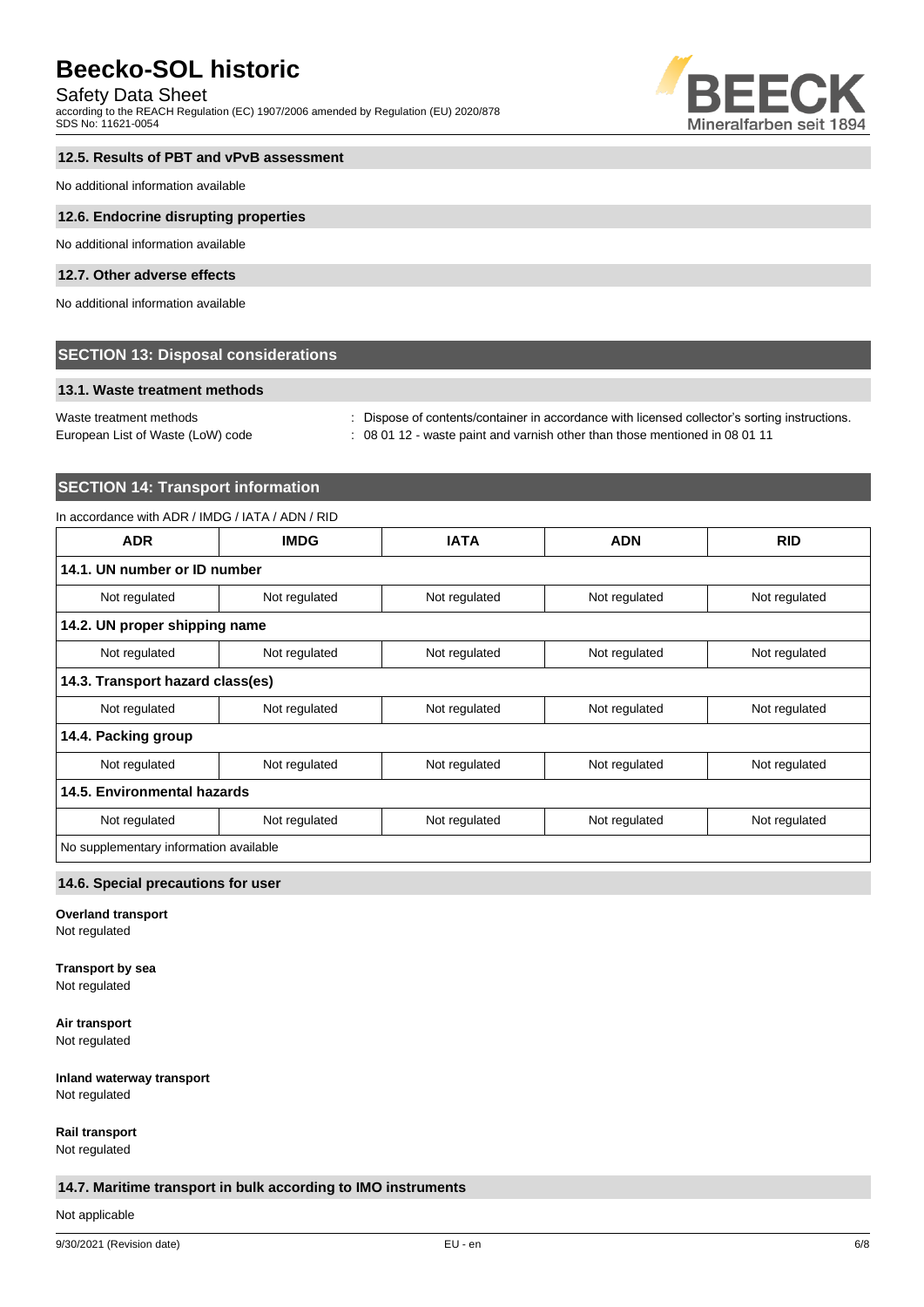Safety Data Sheet

according to the REACH Regulation (EC) 1907/2006 amended by Regulation (EU) 2020/878 SDS No: 11621-0054



# **SECTION 15: Regulatory information**

**15.1. Safety, health and environmental regulations/legislation specific for the substance or mixture**

# **15.1.1. EU-Regulations**

Contains no REACH substances with Annex XVII restrictions

Contains no substance on the REACH candidate list

Contains no REACH Annex XIV substances

Contains no substance subject to Regulation (EU) No 649/2012 of the European Parliament and of the Council of 4 July 2012 concerning the export and import of hazardous chemicals.

Contains no substance subject to Regulation (EU) No 2019/1021 of the European Parliament and of the Council of 20 June 2019 on persistent organic pollutants

Contains no substance subject to Regulation (EU) 2019/1148 of the European Parliament and of the Council of 20 June 2019 on the marketing and use of explosives precursors.

VOC content : ≤ 2 g/l

#### **15.1.2. National regulations**

No additional information available

#### **15.2. Chemical safety assessment**

No chemical safety assessment has been carried out

# **SECTION 16: Other information**

| <b>Abbreviations and acronyms:</b> |                                                                                                 |  |
|------------------------------------|-------------------------------------------------------------------------------------------------|--|
| <b>ADN</b>                         | European Agreement concerning the International Carriage of Dangerous Goods by Inland Waterways |  |
| <b>ADR</b>                         | European Agreement concerning the International Carriage of Dangerous Goods by Road             |  |
| <b>ATE</b>                         | <b>Acute Toxicity Estimate</b>                                                                  |  |
| <b>BCF</b>                         | <b>Bioconcentration factor</b>                                                                  |  |
| <b>BLV</b>                         | Biological limit value                                                                          |  |
| <b>BOD</b>                         | Biochemical oxygen demand (BOD)                                                                 |  |
| COD                                | Chemical oxygen demand (COD)                                                                    |  |
| <b>DMEL</b>                        | Derived Minimal Effect level                                                                    |  |
| <b>DNEL</b>                        | Derived-No Effect Level                                                                         |  |
| EC-No.                             | European Community number                                                                       |  |
| <b>EC50</b>                        | Median effective concentration                                                                  |  |
| EN                                 | European Standard                                                                               |  |
| <b>IARC</b>                        | International Agency for Research on Cancer                                                     |  |
| <b>IATA</b>                        | International Air Transport Association                                                         |  |
| <b>IMDG</b>                        | International Maritime Dangerous Goods                                                          |  |
| <b>LC50</b>                        | Median lethal concentration                                                                     |  |
| LD50                               | Median lethal dose                                                                              |  |
| <b>LOAEL</b>                       | Lowest Observed Adverse Effect Level                                                            |  |
| <b>NOAEC</b>                       | No-Observed Adverse Effect Concentration                                                        |  |
| <b>NOAEL</b>                       | No-Observed Adverse Effect Level                                                                |  |
| <b>NOEC</b>                        | No-Observed Effect Concentration                                                                |  |
| <b>OECD</b>                        | Organisation for Economic Co-operation and Development                                          |  |